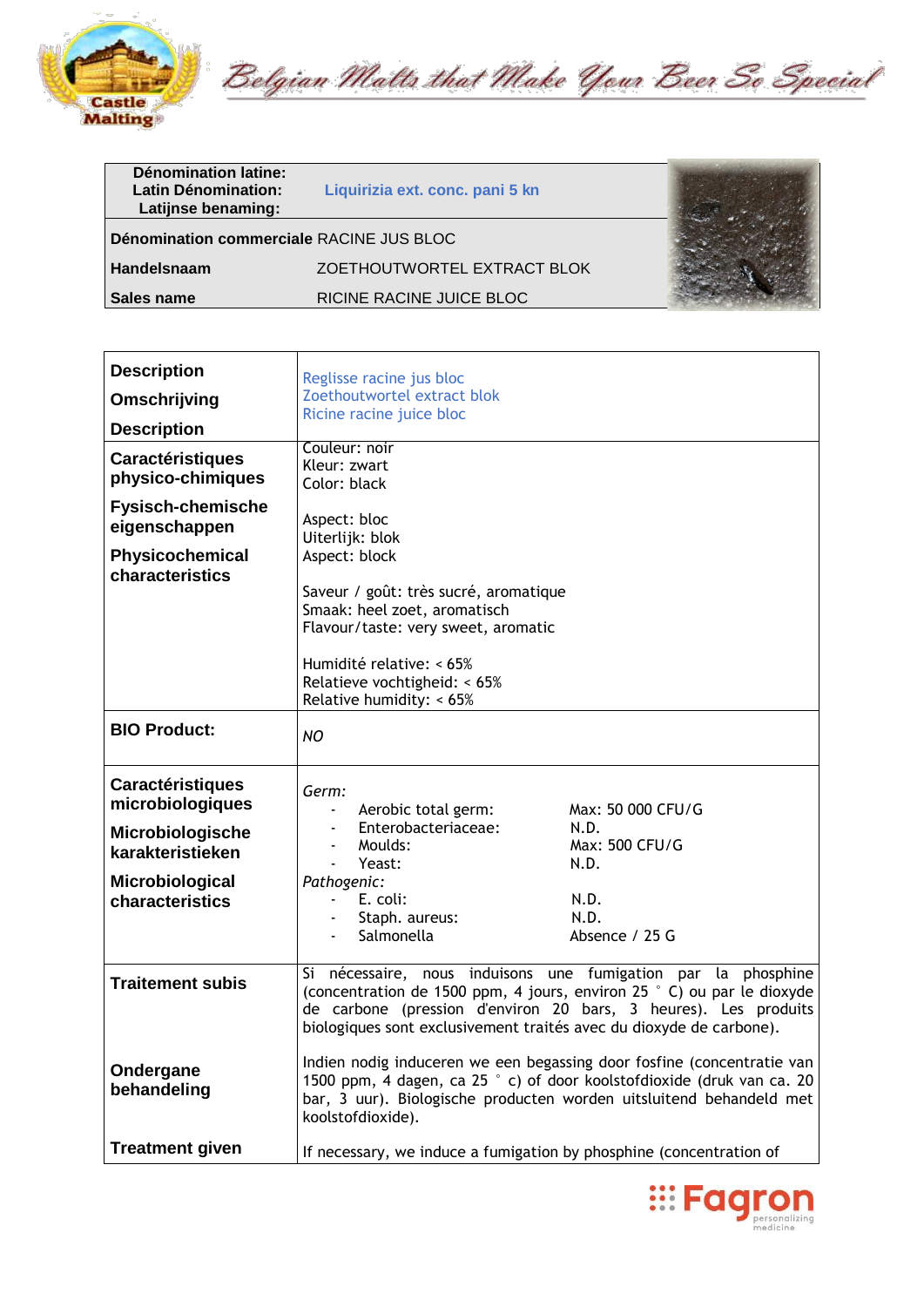

Belgian Malts that Make Your Beer So Special

| <b>Dénomination latine:</b><br><b>Latin Dénomination:</b><br>Latijnse benaming: | Liquirizia ext. conc. pani 5 kn                                                                              |  |
|---------------------------------------------------------------------------------|--------------------------------------------------------------------------------------------------------------|--|
| Handelsnaam<br>Sales name                                                       | Dénomination commerciale REGLISSE RACINE JUS BLOC<br>ZOETHOUTWORTEL EXTRACT BLOK<br>RICINE RACINE JUICE BLOC |  |

|                                     | 1500 ppm, 4 days, ca 25° c) or by carbon dioxide (pressure of ca. 20 bar,<br>3 hours). Organic products ar exclusively treated with carbon dioxide).                                                                                                                                                                                                                                                                      |
|-------------------------------------|---------------------------------------------------------------------------------------------------------------------------------------------------------------------------------------------------------------------------------------------------------------------------------------------------------------------------------------------------------------------------------------------------------------------------|
| <b>Contre-indication</b>            | Chez les personnes hypertendues, chez celles dont la fonction rénale ou<br>cardiaque est altérée, le traitement ne sera instauré qu'après<br>consultation médicale.<br>La réglisse ne sera pas associée à des médications susceptibles de<br>provoquer de l'hypokaliémie (thiazides, diurétiques de l'anse).<br>La consommation de réglisse sera évitée - ou du moins limitée - pendant<br>la grossesse et l'allaitement. |
| <b>Contra-indicatie</b>             | Bij hypertensieve patiënten, bij patiënten bij wie de nier- of hartfunctie<br>verminderd is, wordt de behandeling pas gestart na medisch consult.<br>Zoethout zal niet worden geassocieerd met medicijnen die hypokaliëmie<br>kunnen veroorzaken (thiaziden, lisdiuretica).<br>Het gebruik van zouthout wordt vermeden - of op zijn minst beperkt -<br>tijdens de zwangerschap en borstvoeding.                           |
| <b>Contraindication</b>             | In hypertensive patients, in those whose renal or cardiac function is<br>impaired, treatment will be instituted only after medical consultation.<br>Licorice will not be associated with medications that may cause<br>hypokalemia (thiazides, loop diuretics).<br>Consumption of licorice will be avoided - or at least limited - during<br>pregnancy and lactation.                                                     |
| <b>Conditionnement</b><br>emballage | 5 kg n° 9402446 brasserie, en conditionnement spécial à la demande nr<br>9401500                                                                                                                                                                                                                                                                                                                                          |
| Verpakkingen                        | 5 kg nr 9402446, in speciale verpakking op aanvraag nr 9401500                                                                                                                                                                                                                                                                                                                                                            |
| Conditioning<br>packaging           | 5 kg nb 9402446, in special conditioning on demand nb 9401500                                                                                                                                                                                                                                                                                                                                                             |
| <b>Composition:</b>                 | Extrait de racine de réglisse, sirop de sucre de canne, sirop de                                                                                                                                                                                                                                                                                                                                                          |
| Samenstelling:                      | glucose.                                                                                                                                                                                                                                                                                                                                                                                                                  |
| <b>Composition:</b>                 | Zoethoutwortelextract, rietsuikersiroop, glucosestroop.                                                                                                                                                                                                                                                                                                                                                                   |
|                                     | Liquorice root extract, cane sugar syrup, glucose syrup.                                                                                                                                                                                                                                                                                                                                                                  |

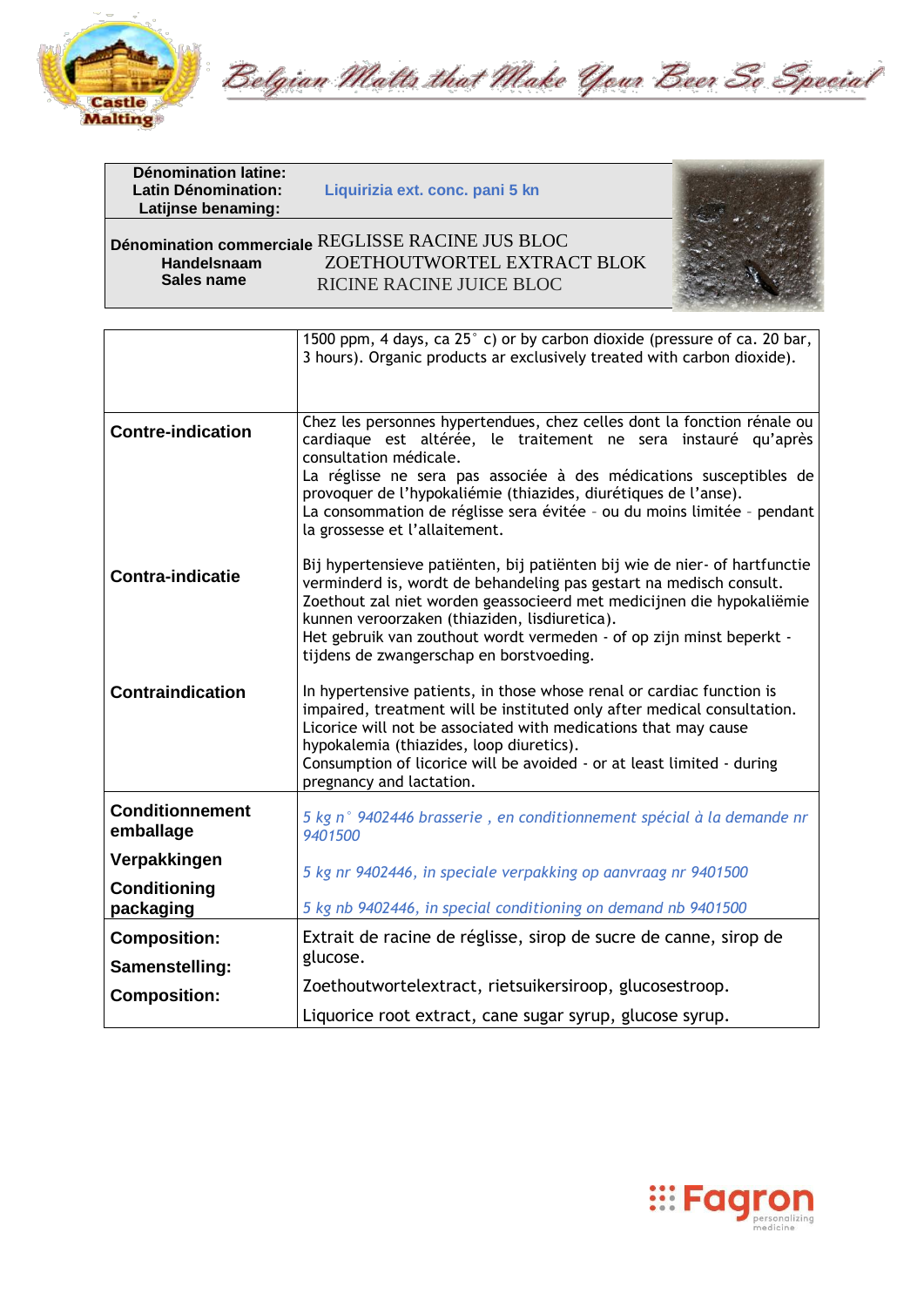

Belgian Malts that Make Your Beer So Special

| Dénomination latine:<br>Latin Dénomination:<br>Latijnse benaming: | Liquirizia ext. conc. pani 5 kn                                                                              |  |
|-------------------------------------------------------------------|--------------------------------------------------------------------------------------------------------------|--|
| <b>Handelsnaam</b><br>Sales name                                  | Dénomination commerciale REGLISSE RACINE JUS BLOC<br>ZOETHOUTWORTEL EXTRACT BLOK<br>RICINE RACINE JUICE BLOC |  |
|                                                                   |                                                                                                              |  |
| Données d'étiquetage                                              | REGLISSE RACINE JUS BLOC                                                                                     |  |
| <b>Etiket</b>                                                     | ZOETHOUTWORTEL EXTRACT BLOK                                                                                  |  |
| Labelling                                                         | LIQUIRIZIA EXT CONC                                                                                          |  |
|                                                                   | Le numéro de lot se trouve sur l'étiquette                                                                   |  |
|                                                                   | Het lotnummer is aanwezig op het etiket                                                                      |  |
|                                                                   | The batch number is located on the label                                                                     |  |
|                                                                   | Date de durabilité minimale: 60 mois                                                                         |  |
|                                                                   | Datum van minimale houdbaarheid: 60 maanden                                                                  |  |

Minimum durability date: 60 months

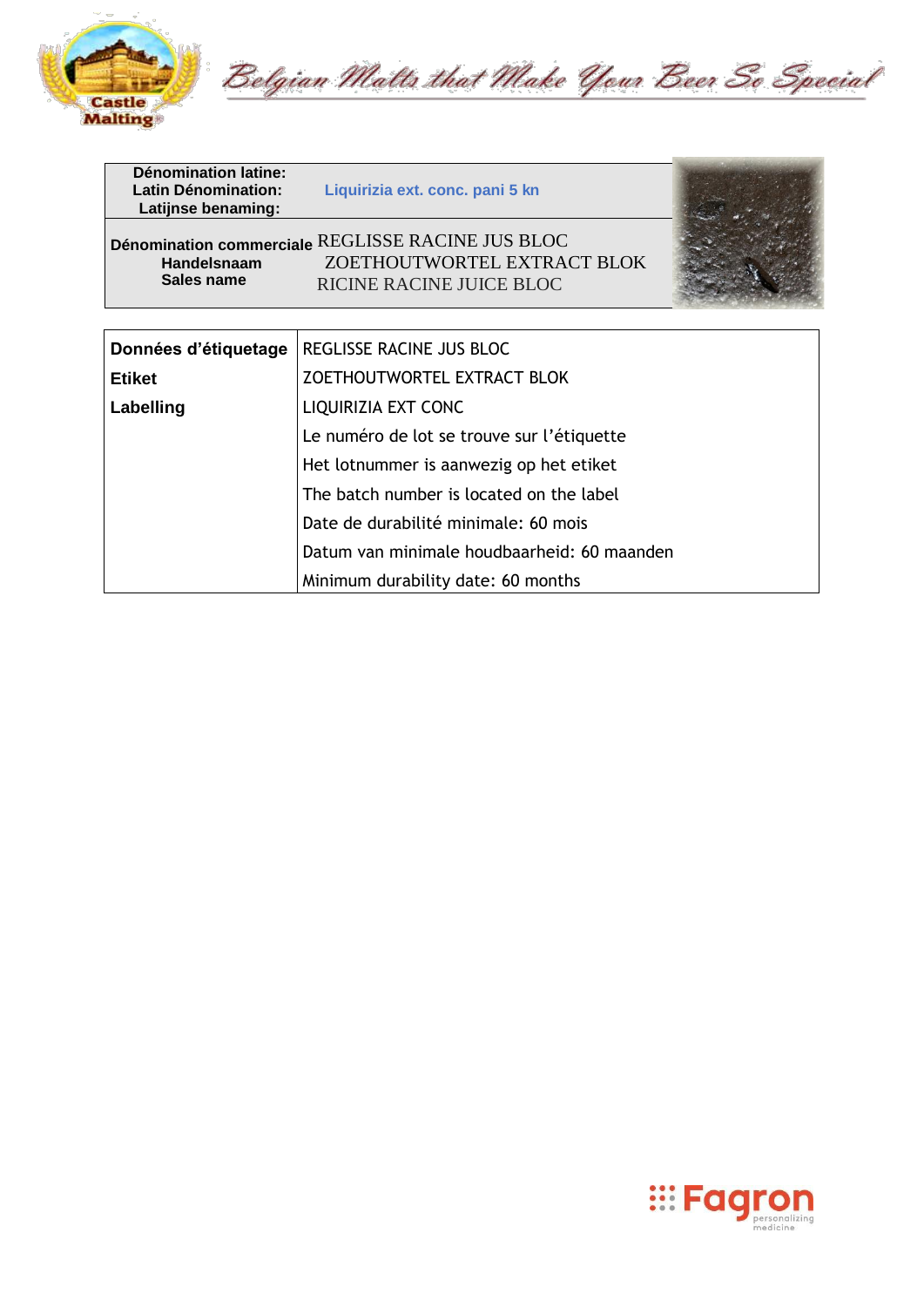

Belgian Malts that Make Your Beer So Special

| <b>Dénomination latine:</b> |                                                   |  |
|-----------------------------|---------------------------------------------------|--|
| <b>Latin Dénomination:</b>  | Liquirizia ext. conc. pani 5 kn                   |  |
| Latijnse benaming:          |                                                   |  |
|                             |                                                   |  |
|                             | Dénomination commerciale REGLISSE RACINE JUS BLOC |  |
| Handelsnaam                 | ZOETHOUTWORTEL EXTRACT BLOK                       |  |
| Sales name                  | RICINE RACINE JUICE BLOC                          |  |

• **Liste des allergènes selon la réglementation européenne 116/20011 annexe II / Verordering (EU) nr 1169/2011 betreffende de verstrekking van voedselinformatie (allergenen) aan consumenten / ALLERGENS according to Regulation (Eu) No 1169/2011 Annex II**

|                                                                                                                                                                                                                                                                                                                                                                                                                                | Présent dans<br>le produit<br>Aanwezig in<br>het product<br><b>Present in</b><br>the product | Présent dans<br>la société<br>Aanwezig in<br>het bedrijf<br><b>Present in</b><br>the factory | Contamination<br>croisée<br>maitrisée<br>Kruisbesmetting<br>beheerst<br><b>Cross</b><br>contamination<br>mastered |
|--------------------------------------------------------------------------------------------------------------------------------------------------------------------------------------------------------------------------------------------------------------------------------------------------------------------------------------------------------------------------------------------------------------------------------|----------------------------------------------------------------------------------------------|----------------------------------------------------------------------------------------------|-------------------------------------------------------------------------------------------------------------------|
| Céréales contenant du gluten, et produits à base de ces céréales<br>Glutenbevattende<br>namelijk<br>tarwe<br>(zoals<br>granen,<br>spelt<br>en<br>khorasantarwe), rogge, gerst, haver of de hybride soorten daarvan en<br>producten op basis van glutenbevattende granen<br>Cereals containing gluten, namely: wheat (such as spelt and khorasan<br>wheat), rye, barley, oats or their hybridised strains, and products thereof | <b>No</b>                                                                                    | Yes                                                                                          | Yes                                                                                                               |
| Crustacés et produits à base de crustacés<br>Schaaldieren en producten op basis van schaaldieren<br>Crustaceans and products thereof                                                                                                                                                                                                                                                                                           | <b>No</b>                                                                                    | No                                                                                           | <b>No</b>                                                                                                         |
| Oeufs et produits à base d'œufs<br>Eieren en producten op basis van eieren.<br>Eggs and prducts thereof                                                                                                                                                                                                                                                                                                                        | <b>No</b>                                                                                    | <b>No</b>                                                                                    | <b>No</b>                                                                                                         |
| Poissons et produits à base de poissons<br>Vis en producten op basis van vis<br>Fish and products thereof                                                                                                                                                                                                                                                                                                                      | <b>No</b>                                                                                    | <b>No</b>                                                                                    | <b>No</b>                                                                                                         |
| Arachides et produits à base d'arachides<br>Aardnoten en producten op basis van aardnoten<br>Peanuts and products thereof                                                                                                                                                                                                                                                                                                      | <b>No</b>                                                                                    | No                                                                                           | <b>No</b>                                                                                                         |



**CONTRACTOR**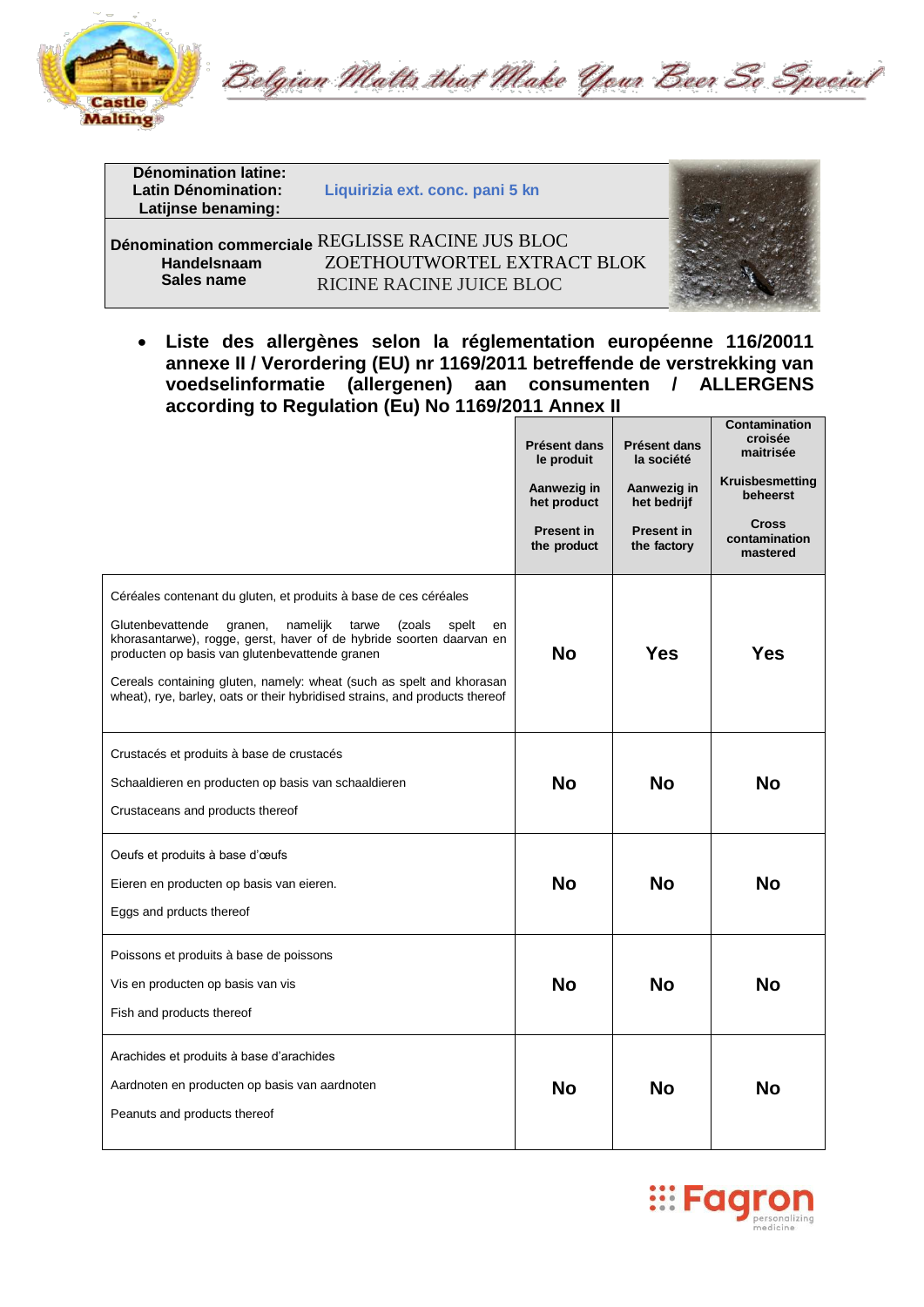

Belgian Malts that Make Your Beer So Special

**Dénomination latine: Latijnse benaming:**

**Liquirizia ext. conc. pani 5 kn** 

## **<sup>9400706</sup> Dénomination commerciale** REGLISSE RACINE JUS BLOC **Handelsnaam** ZOETHOUTWORTEL EXTRACT BLOK<br> **Sales name** RICINE RACINE ILICE BLOC **Sales name** RICINE RACINE JUICE BLOC



|                                                                                                                                                           | <b>Présent dans</b><br>le produit<br>Aanwezig in<br>het product | <b>Présent dans</b><br>la société<br>Aanwezig in<br>het bedrijf | <b>Contamination</b><br>croisée<br>maitrisée<br>Kruisbesmetting<br>beheerst |
|-----------------------------------------------------------------------------------------------------------------------------------------------------------|-----------------------------------------------------------------|-----------------------------------------------------------------|-----------------------------------------------------------------------------|
|                                                                                                                                                           | <b>Present in</b><br>the product                                | <b>Present in</b><br>the factory                                | <b>Cross</b><br>contamination<br>mastered                                   |
| Soja et produits à base de soja                                                                                                                           |                                                                 |                                                                 |                                                                             |
| Soja en producten op basis van soja,                                                                                                                      | <b>No</b>                                                       | <b>No</b>                                                       | <b>No</b>                                                                   |
| Soybeans and products thereof                                                                                                                             |                                                                 |                                                                 |                                                                             |
| Lait et produits à base de lait (y compris le lactose)                                                                                                    |                                                                 |                                                                 |                                                                             |
| Melk en producten op basis van melk (inclusief lactose)                                                                                                   | <b>No</b>                                                       | <b>No</b>                                                       | <b>No</b>                                                                   |
| Milk and products thereof (including lactose)                                                                                                             |                                                                 |                                                                 |                                                                             |
| Fruits à coques et produits à base de ces fruits                                                                                                          |                                                                 |                                                                 |                                                                             |
| Noten, namelijk amandelen, hazelnoten, walnoten, cashewnoten,<br>pecannoten, paranoten, pistachenoten, macadamianoten, en producten<br>op basis van noten | <b>No</b>                                                       | <b>Yes</b>                                                      | Yes                                                                         |
| Nuts (i.e. Almonds, hazelnuts, walnuts, cashews, pecans, Brazil nuts,<br>pistachios, macadamia nuts and Queensland nuts) and products thereof             |                                                                 |                                                                 |                                                                             |
| Céleri et produits à base de céleri                                                                                                                       |                                                                 |                                                                 |                                                                             |
| Selderij en producten op basis van selderij                                                                                                               | <b>No</b>                                                       | <b>Yes</b>                                                      | Yes                                                                         |
| Celery and products thereof                                                                                                                               |                                                                 |                                                                 |                                                                             |
| Moutarde et produits à base de moutarde                                                                                                                   |                                                                 |                                                                 |                                                                             |
| Mosterd en producten op basis van mosterd                                                                                                                 | <b>No</b>                                                       | <b>Yes</b>                                                      | Yes                                                                         |
| Mustard and products thereof                                                                                                                              |                                                                 |                                                                 |                                                                             |
| Graines de sésame et produits à base de graine de sésame                                                                                                  |                                                                 |                                                                 |                                                                             |
| Sesamzaad en producten op basis van sesamzaad                                                                                                             | <b>No</b>                                                       | <b>Yes</b>                                                      | Yes                                                                         |
| Seasame seeds and products thereof                                                                                                                        |                                                                 |                                                                 |                                                                             |

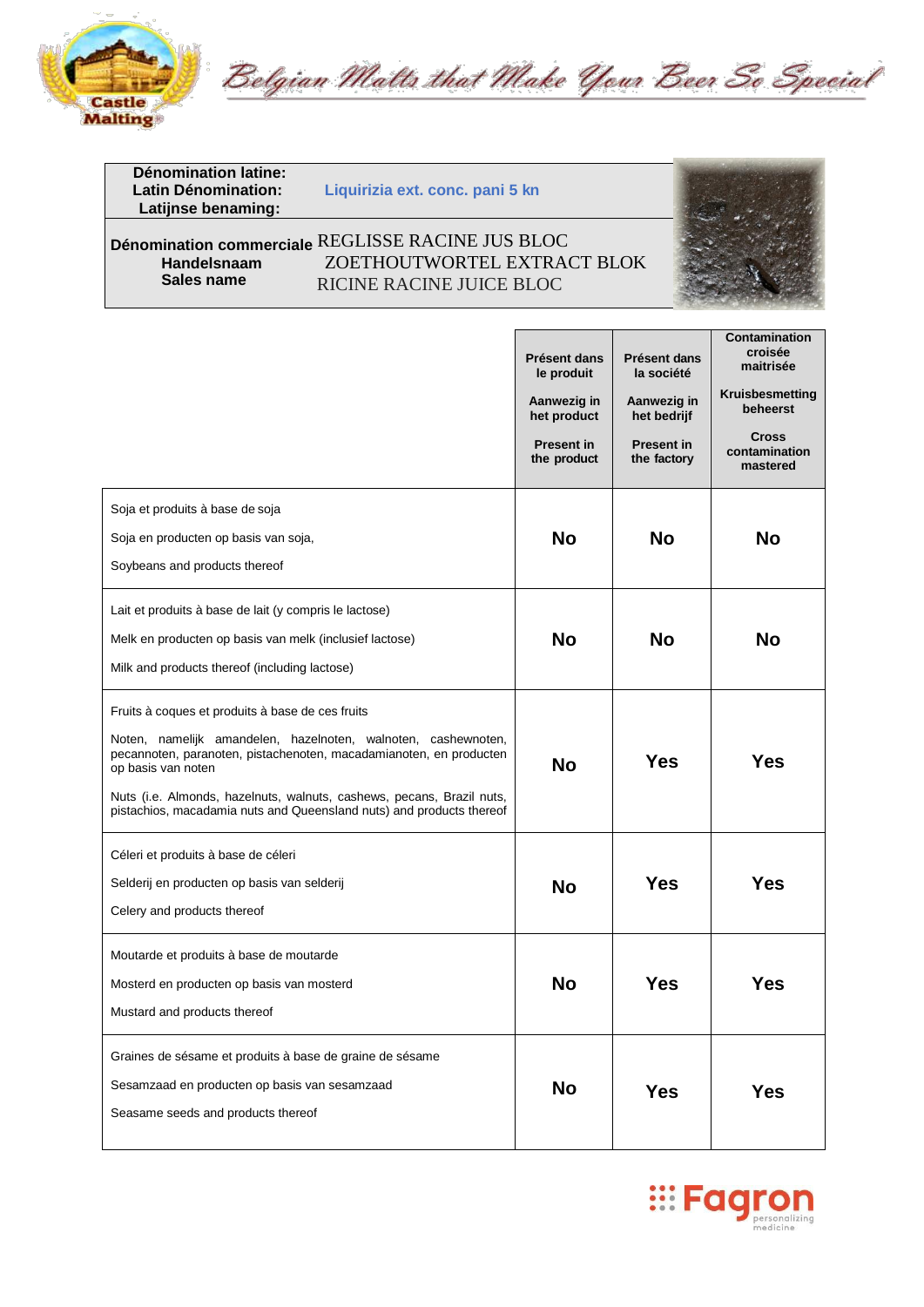

Belgian Malts that Make Your Beer So Special

**Dénomination latine: Latin Dénomination: Liquirizia ext. conc. pani 5 kn Latijnse benaming: <sup>9400706</sup> Dénomination commerciale** REGLISSE RACINE JUS BLOC **Handelsnaam** ZOETHOUTWORTEL EXTRACT BLOK<br>Sales name RICINE RACINE HUCE BLOC **Sales name** RICINE RACINE JUICE BLOC



|                                                                                                                                | Présent dans<br>le produit<br>Aanwezig in<br>het product<br><b>Present in</b><br>the product | Présent dans<br>la société<br>Aanwezig in<br>het bedrijf<br><b>Present in</b><br>the factory | Contamination<br>croisée<br>maitrisée<br>Kruisbesmetting<br>beheerst<br><b>Cross</b><br>contamination<br>mastered |
|--------------------------------------------------------------------------------------------------------------------------------|----------------------------------------------------------------------------------------------|----------------------------------------------------------------------------------------------|-------------------------------------------------------------------------------------------------------------------|
| Anhydre sulfureux et sulfites<br>Zwaveldioxide en sulfieten<br>Sulphur dioxide and sulphites                                   | <b>No</b>                                                                                    | <b>No</b>                                                                                    | <b>No</b>                                                                                                         |
| Lupin et produits à base de lupin<br>Lupine en producten op basis van lupine<br>Lupin and products thereof                     | <b>No</b>                                                                                    | <b>No</b>                                                                                    | <b>No</b>                                                                                                         |
| Mollusques et produits à base de mollusque<br>Weekdieren en producten op basis van weekdieren<br>Molluscs and products thereof | <b>No</b>                                                                                    | <b>No</b>                                                                                    | No                                                                                                                |

### • **Organismes génétiquement modifiés (OGM) / Genetisch gemodificeerde organismen (GMO) /Genetically modified organims (GMO)**

Conformément aux règlements (CE) n ° 1829/2003 et 1830/2003, le produit n'est ni génétiquement modifié ni contient d'ingrédients génétiquement modifiés. Il n'y a pas besoin de déclaration acc. aux règlements mentionnés ci-dessus.

Volgens de Verordening (EG) nr. 1829/2003 en 1830/2003 is het product noch genetisch gemodificeerd, noch bevat het genetisch gemodificeerde ingrediënten. Er is geen aangifte acc. naar de bovengenoemde voorschriften.

According to Regulation (EC) No 1829/2003 and 1830/2003, the product neither is genetically modified, nor contains any genetically modified ingredients. There is no need of declaration acc. to the above named regulations.

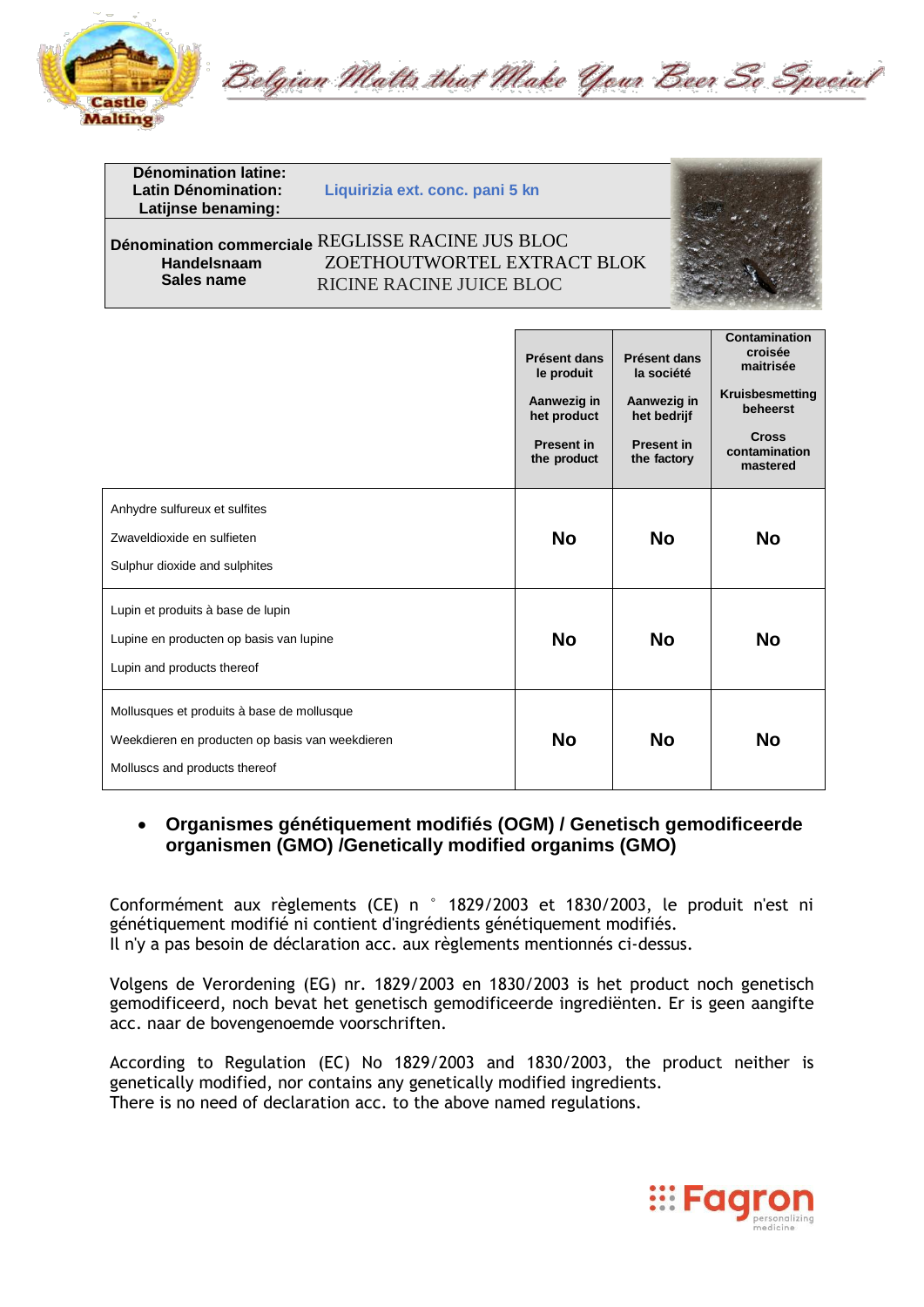

Belgian Malts that Make Your Beer So Special

| <b>Dénomination latine:</b><br><b>Latin Dénomination:</b><br>Latijnse benaming: | Liquirizia ext. conc. pani 5 kn                                                                              |  |
|---------------------------------------------------------------------------------|--------------------------------------------------------------------------------------------------------------|--|
| Handelsnaam<br>Sales name                                                       | Dénomination commerciale REGLISSE RACINE JUS BLOC<br>ZOETHOUTWORTEL EXTRACT BLOK<br>RICINE RACINE JUICE BLOC |  |

#### • **Pesticides/métaux lourds/mycotoxines - Pesticiden/zware metalen/mycotoxinen - Pesticides / Heavy Metals / Mycotoxins**

Respecte les limites fixées légalement conformément aux lois et directives nationales et européennes dans la version actuelle.

Voldoen aan de wettelijk vastgestelde grenzen volgens de nationale en Europese wetten en richtlijnen in de huidige versie.

Comply to legally fixed limits according to national and European laws and directives in the current version.

### • **Irradiation / Bestraling / Irradiation**

Le produit n'est ni irradié, ni traité avec de l'oxyde d'éthylène ou du bromure de méthyle. Het product wordt niet bestraald noch behandeld met ethyleenoxide of methylbromide. The product neither is irradiated, nor treated with ethylene oxide or methyl bromide.

#### • **Utilisation attendue / Verwacht gebruik /Expected use:**

| Conditions de distribution /<br>distributie vereisten / Terms<br>of distribution                                                                               | En sachet de 5 Kg, ou en emballage special à la demande n°9401500<br>In zakje van 5 Kg, of in speciale verpakking op aanvraag nr9401500<br>In bag of 5 Kg, or special conditioning on demand $n^{\circ}$ 9401500                                                                                                                                                                             |
|----------------------------------------------------------------------------------------------------------------------------------------------------------------|----------------------------------------------------------------------------------------------------------------------------------------------------------------------------------------------------------------------------------------------------------------------------------------------------------------------------------------------------------------------------------------------|
| Conditions de conservation /<br>voorwaarden voor opslag/<br><b>Conservation conditons</b><br>(température/durée,<br>temperatuur/duur,<br>temperature/duration) | Stocké à l'abri de la lumière<br>Température maximum 25°C et humidité relative < 65%<br>A consommer avant 3 ans<br>Bewaren: buiten invloed van licht.<br>Maximum temperatuur 25° C en relatieve vochtigheid < 65%<br>Voor 3 jaren te consumeren<br>Stored products must be protected from light.<br>Maximum temperature $25^{\circ}$ C and relative humidity < 65%<br>Consume before 3 years |
| <b>Utilisation attendue</b>                                                                                                                                    | réglisse est utilisée comme sécrétolytique<br>et<br>La.<br>expectorant dans la toux, les bronchites<br>et<br>l'inflammation des voies respiratoires supérieures.<br>• L'extrait de réglisse s'emploie dans la gastrite ainsi que<br>pour prévenir l'apparition de l'ulcère gastrique ou en                                                                                                   |

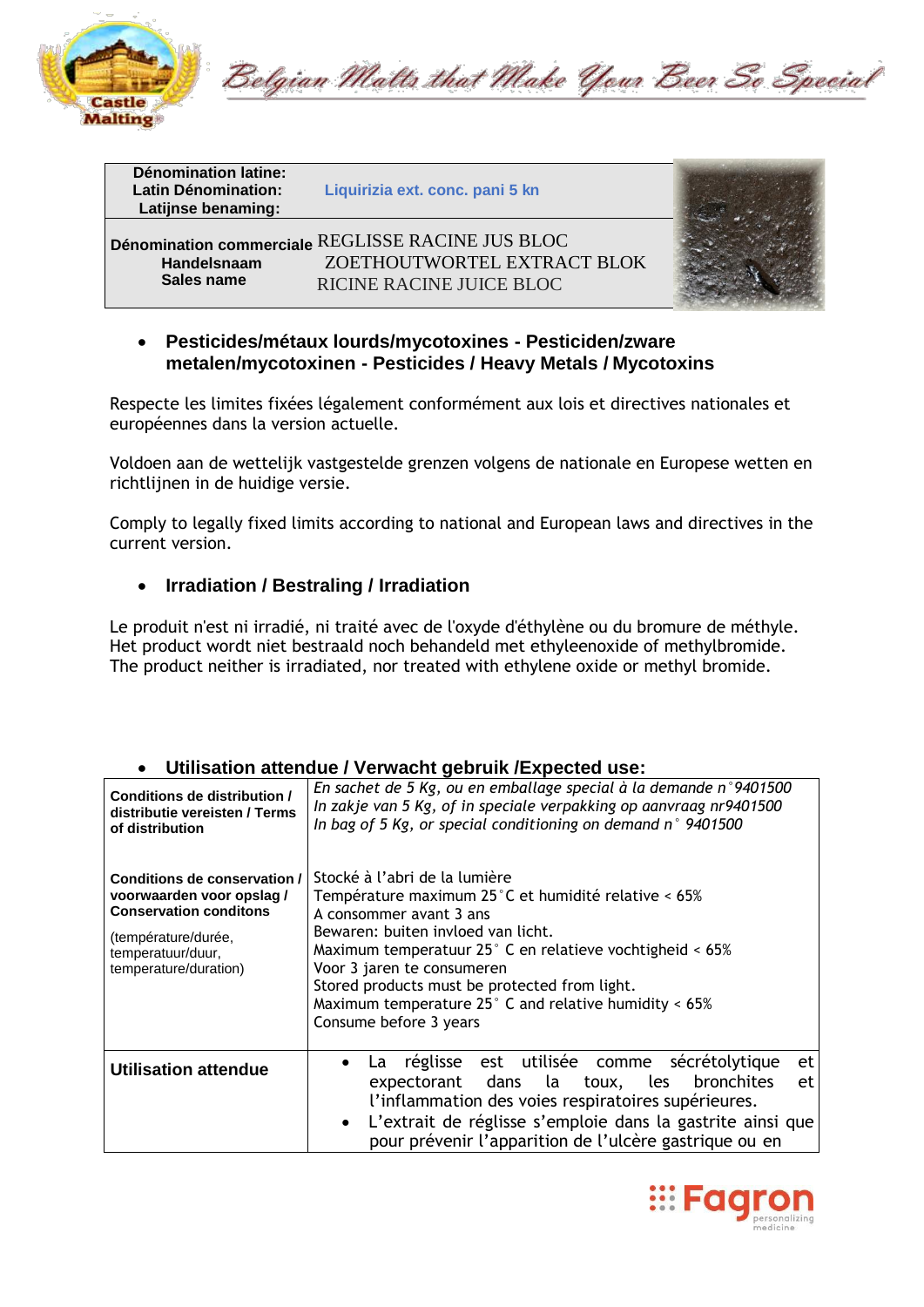

Belgian Malts that Make Your Beer So Special

| <b>Dénomination latine:</b><br><b>Latin Dénomination:</b><br>Latijnse benaming: | Liquirizia ext. conc. pani 5 kn                                                                                                                                                                                                                                                                                                                                                                                                                  |
|---------------------------------------------------------------------------------|--------------------------------------------------------------------------------------------------------------------------------------------------------------------------------------------------------------------------------------------------------------------------------------------------------------------------------------------------------------------------------------------------------------------------------------------------|
| Handelsnaam<br>Sales name                                                       | Dénomination commerciale REGLISSE RACINE JUS BLOC<br>ZOETHOUTWORTEL EXTRACT BLOK<br>RICINE RACINE JUICE BLOC                                                                                                                                                                                                                                                                                                                                     |
|                                                                                 | accélérer la cicatrisation.<br>Le suc ou le bois de réglisse est sucé pour désodoriser<br>l'haleine ainsi que contre l'enrouement et l'aphonie.<br>La réglisse améliore également le goût du mélange<br>(bières,)                                                                                                                                                                                                                                |
| Verwacht gebruik                                                                | Zoethout wordt gebruikt als een secretolytisch en<br>slijmoplossend middel bij hoest, bronchitis en ontsteking<br>van de bovenste luchtwegen.<br>Zoethoutextract wordt gebruikt bij gastritis en om<br>$\bullet$<br>maagzweren te voorkomen of de genezing te versnellen.<br>Zoethoutsap of zoethout wordt gezogen om adem,<br>$\bullet$<br>heesheid en afonie te deodoriseren.<br>Zoethout verbetert ook de smaak van het mengsel<br>(bieren, ) |
| <b>Expected use</b>                                                             | Licorice is used as a secretolytic and expectorant in<br>coughs, bronchitis and inflammation of the upper<br>respiratory tract.<br>Licorice extract is used in gastritis as well as to prevent<br>the appearance of gastric ulcer or accelerate healing.<br>Liquorice juice or liquorice is sucked to deodorize breath,<br>$\bullet$<br>hoarseness and aphonia.<br>Liquorice also improves the taste of the mixture (beers,<br>$\ldots$          |

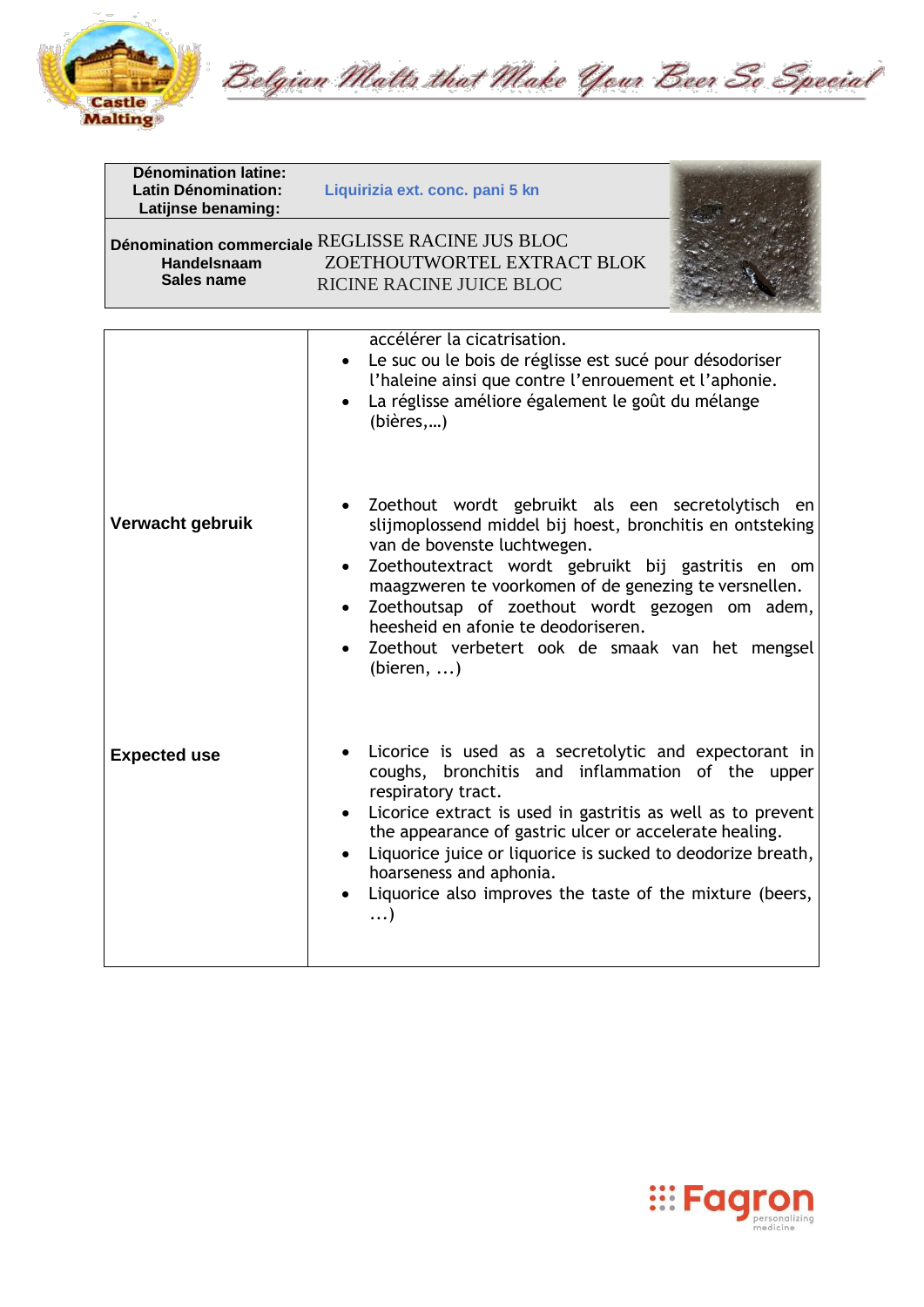

Belgian Malts that Make Your Beer So Special

| <b>Dénomination latine:</b><br><b>Latin Dénomination:</b><br>Latijnse benaming: | Liquirizia ext. conc. pani 5 kn                                                                                                                                                                                                                                                                                                                                                                  |                          |
|---------------------------------------------------------------------------------|--------------------------------------------------------------------------------------------------------------------------------------------------------------------------------------------------------------------------------------------------------------------------------------------------------------------------------------------------------------------------------------------------|--------------------------|
| <b>Handelsnaam</b><br>Sales name                                                | Dénomination commerciale REGLISSE RACINE JUS BLOC<br>ZOETHOUTWORTEL EXTRACT BLOK<br>RICINE RACINE JUICE BLOC                                                                                                                                                                                                                                                                                     |                          |
| <b>Emplois fautifs</b><br>potentiels                                            | Bon à savoir: En cas d'usage prolongé et de posologie élevée,<br>des effets minéralocorticoïdes peuvent apparaître: rétention<br>en<br>potassium,<br>d'eau,<br>perte<br>hypokaliémie, et dans de rares cas, coloration rouge de l'urine<br>due à un complexe avec la myoglobine.<br>Les infusions à base de réglisse ne doivent être consommées au-<br>delà de 4 à 6 semaines sans avis médical. | hypertension,<br>oedème, |
| <b>Potentieel verkeerd</b><br>gebruik                                           | Goed om te weten: Bij langdurig gebruik en hoge dosering<br>kunnen mineralocorticoïde effecten optreden: vochtretentie,<br>kaliumverlies, hypertensie, oedeem, hypokaliëmie en, in<br>zeldzame gevallen, rode kleuring van urine als gevolg van<br>complexiteit met myoglobine.<br>Zoethoutextracten mogen alleen tot 4 à 6 weken worden<br>gebruikt zonder medisch advies.                      |                          |
| <b>Potentially wrong use</b>                                                    | Good to know: In case of prolonged use and high dosage,<br>mineralocorticoid effects may occur: water retention, potassium<br>loss, hypertension, edema, hypokalemia, and in rare cases, red<br>staining of urine due to complex with myoglobin.<br>Liquorice infusions should only be consumed after 4 to 6 weeks<br>without medical advice.                                                    |                          |